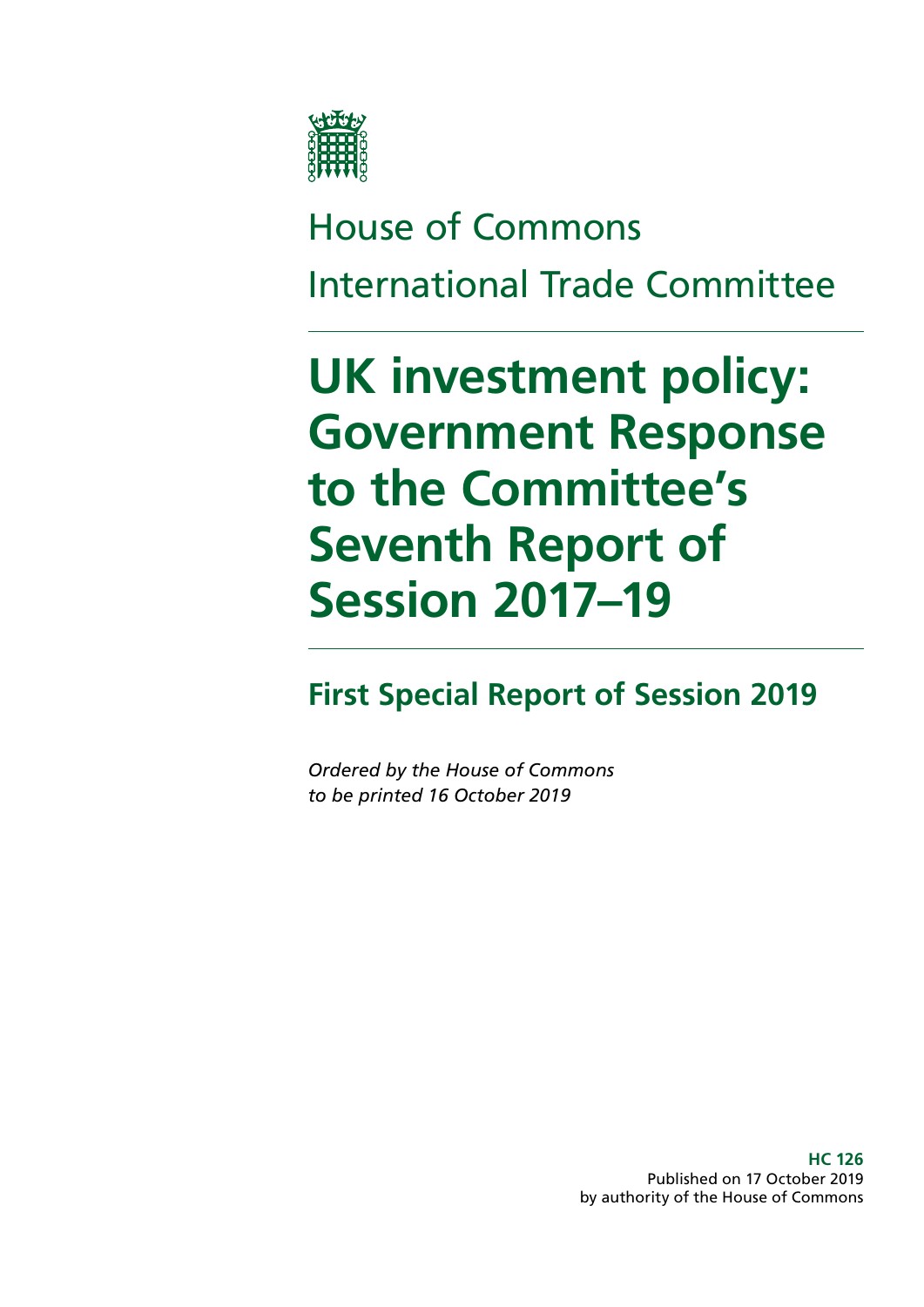### **International Trade Committee**

The International Trade Committee is appointed by the House of Commons to examine the expenditure, administration and policy of the Department for International Trade and its associated public bodies.

#### **Current membership**

[Angus Brendan MacNeil MP](https://www.parliament.uk/biographies/commons/angus-brendan-macneil/1546) (*Scottish National Party, Na h-Eileanan an Iar)* (Chair) [Mr Nigel Evans MP](https://www.parliament.uk/biographies/commons/mr-nigel-evans/474) (*Conservative, Ribble Valley*) [Mr Marcus Fysh MP](https://www.parliament.uk/biographies/commons/mr-marcus-fysh/4446) (*Conservative, Yeovil*) [Sir Mark Hendrick MP](https://www.parliament.uk/biographies/commons/sir-mark-hendrick/473) (*Labour (Co-op), Preston*) [Mr Ranil Jayawardena MP](https://www.parliament.uk/biographies/commons/mr-ranil-jayawardena/4498) (*Conservative, North East Hampshire*) [Emma Little Pengelly MP](https://www.parliament.uk/biographies/commons/emma-little-pengelly/4611) (*Democratic Unionist Party, Belfast South*) [Julia Lopez MP](https://www.parliament.uk/biographies/commons/julia-lopez/4647) (*Conservative, Hornchurch and Upminster*) [Faisal Rashid MP](https://www.parliament.uk/biographies/commons/faisal-rashid/4670) (*Labour, Warrington South*) [Owen Smith MP](https://www.parliament.uk/biographies/commons/owen-smith/4042) (*Labour, Pontypridd*) [Gareth Thomas MP](https://www.parliament.uk/biographies/commons/gareth-thomas/177) (*Labour (Co-op), Harrow West*) [Matt Western MP](https://www.parliament.uk/biographies/commons/matt-western/4617) (*Labour, Warwick and Leamington*)

### **Powers**

The Committee is one of the departmental select committees, the powers of which are set out in House of Commons Standing Orders, principally in SO No. 152. These are available on the internet via [www.parliament.uk.](https://www.parliament.uk/)

### **Publications**

© Parliamentary Copyright House of Commons 2019. This publication may be reproduced under the terms of the Open Parliament Licence, which is published at [www.parliament.uk/copyright/.](https://www.parliament.uk/copyright/)

Committee reports are published on the [Committee's website](https://www.parliament.uk/business/committees/committees-a-z/commons-select/international-trade-committee/) and in print by Order of the House. Evidence relating to this Report is published on the [inquiry](https://www.parliament.uk/business/committees/committees-a-z/commons-select/international-trade-committee/inquiries/parliament-2017/uk-investment-policy-17-19/publications/)  [publications page](https://www.parliament.uk/business/committees/committees-a-z/commons-select/international-trade-committee/inquiries/parliament-2017/uk-investment-policy-17-19/publications/) of the Committee's website.

#### **Committee staff**

The current staff of the Committee are Jake Barker (Committee Specialist), Hannah Barlow (Committee Assistant), Matthew Chappell (Senior Committee Assistant), Nina Foster (Media Officer), Sean Kinsey (Second Clerk), Ben Shave (Media Officer), Anna Sydorak-Tomczyk (Committee Specialist), David Turner (Committee Specialist) and Joanna Welham (Clerk).

#### **Contacts**

All correspondence should be addressed to the Clerk of the International Trade Committee, House of Commons, London SW1A 0AA. The telephone number for general enquiries is 020 7219 1318; the Committee's email address is [tradecom@parliament.uk.](mailto:tradecom%40parliament.uk?subject=)

You can follow the Committee on Twitter using [@CommonsIntTrade](https://twitter.com/CommonsIntTrade?ref_src=twsrc%5Etfw%7Ctwcamp%5Eembeddedtimeline%7Ctwterm%5Eprofile%3ACommonsIntTrade%7Ctwgr%5E393039363b74776565745f6d65646961&ref_url=https%3A%2F%2Fwww.parliament.uk%2Fbusiness%2Fcommittees%2Fcommittees-a-z%2Fcommons-select%2Finternational-trade-committee%2F).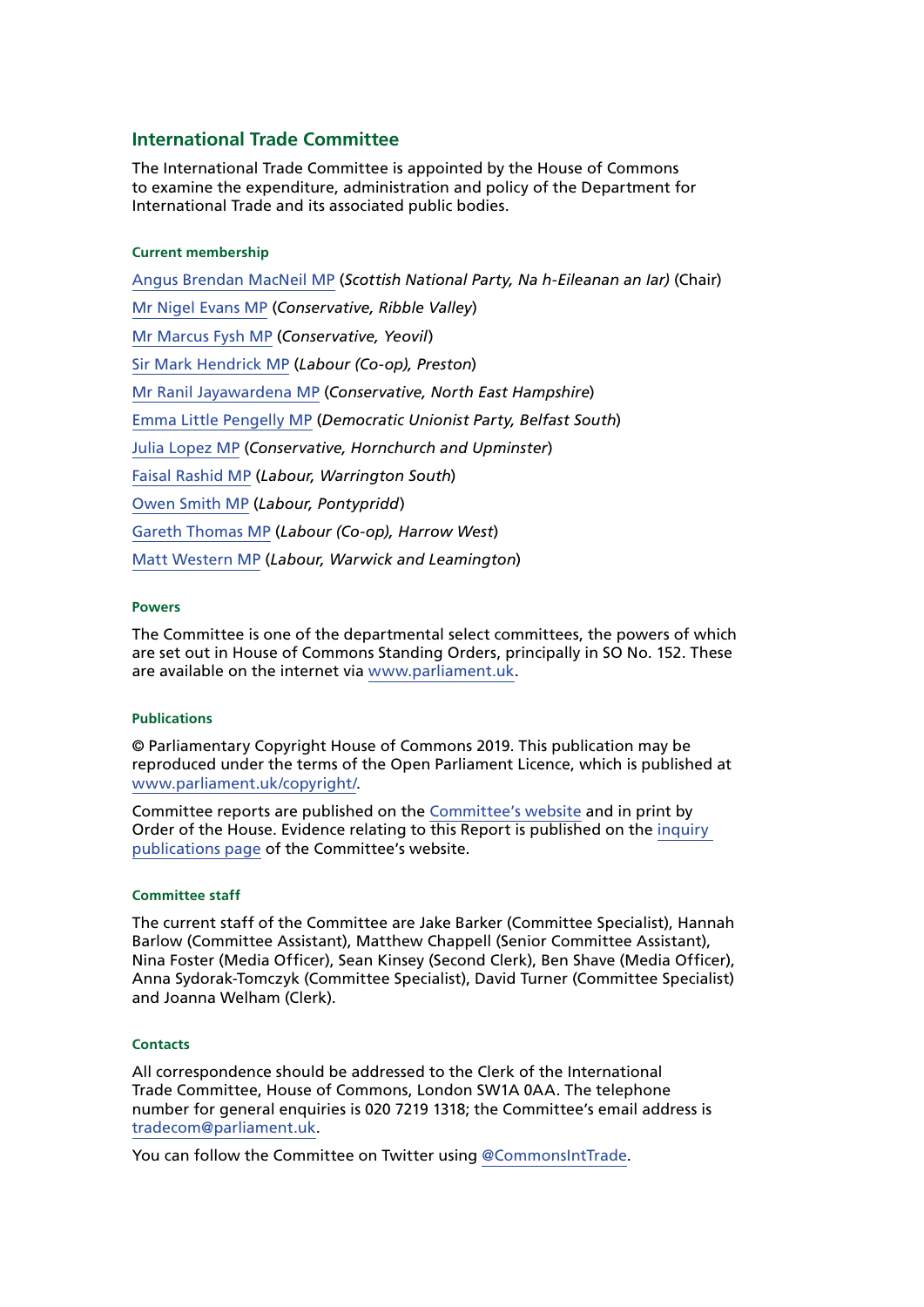# First Special Report

The International Trade Committee published its Seventh Report of Session 2017–19, *[UK](https://publications.parliament.uk/pa/cm201719/cmselect/cmintrade/998/998.pdf) [investment policy](https://publications.parliament.uk/pa/cm201719/cmselect/cmintrade/998/998.pdf)*, on 30 July 2019 (HC 998). The response from the Government, and an accompanying letter from Graham Stuart MP, Minister for lnvestment, were received on 25 September 2019 and are appended below.

# Appendix 1: Letter from Graham Stuart MP, Minister for lnvestment, Department for International Trade

I would like to thank the Committee for its report published on 30 July on the subject of UK Investment Policy. Your work plays a vital part in providing important scrutiny and debate.

I enclose a formal response to the conclusions and recommendations made in the Committee's report and I welcome continued engagement with you.

# Appendix 2: Government Response

Recommendations and conclusions made by the Committee are indicated in bold italicised text.

## **Defining and measuring overseas investment**

(*Paragraph 1): Appropriate and effective Government policies in respect of Foreign Direct Investment can only be formulated on the basis of reliable information on the nature and extent of such investment, and how it varies over time. However, there are significant limitations in the data which the Government collects and publishes in this regard.* (Paragraph 42)

The Government agrees that the provision of Official Statistics on investment does not meet all the current needs of policymakers. In April 2019 DIT collaborated with ONS and has funded the start of a comprehensive investment statistics improvement programme in 2019/20. Developing these statistics is complex and a multi-year project that will require continued funding support beyond 2019/20.

(*Paragraph 2): Figures published by the Department for International Trade relating to numbers of new projects, and of jobs associated with them, are of limited usefulness, given that the Department does not monitor closures of companies associated with inward investment, or downsizing by such companies. We recommend that the Department should consider what steps it can take to make good these deficiencies in its data and report to us on this by the end of this year.* (Paragraph 43)

DIT first published its inward investment statistics as Official Statistics in 2017 which includes a commitment to ensuring quality and relevance of the statistics to users within proportionate resource. The release is accompanied by a technical annex that includes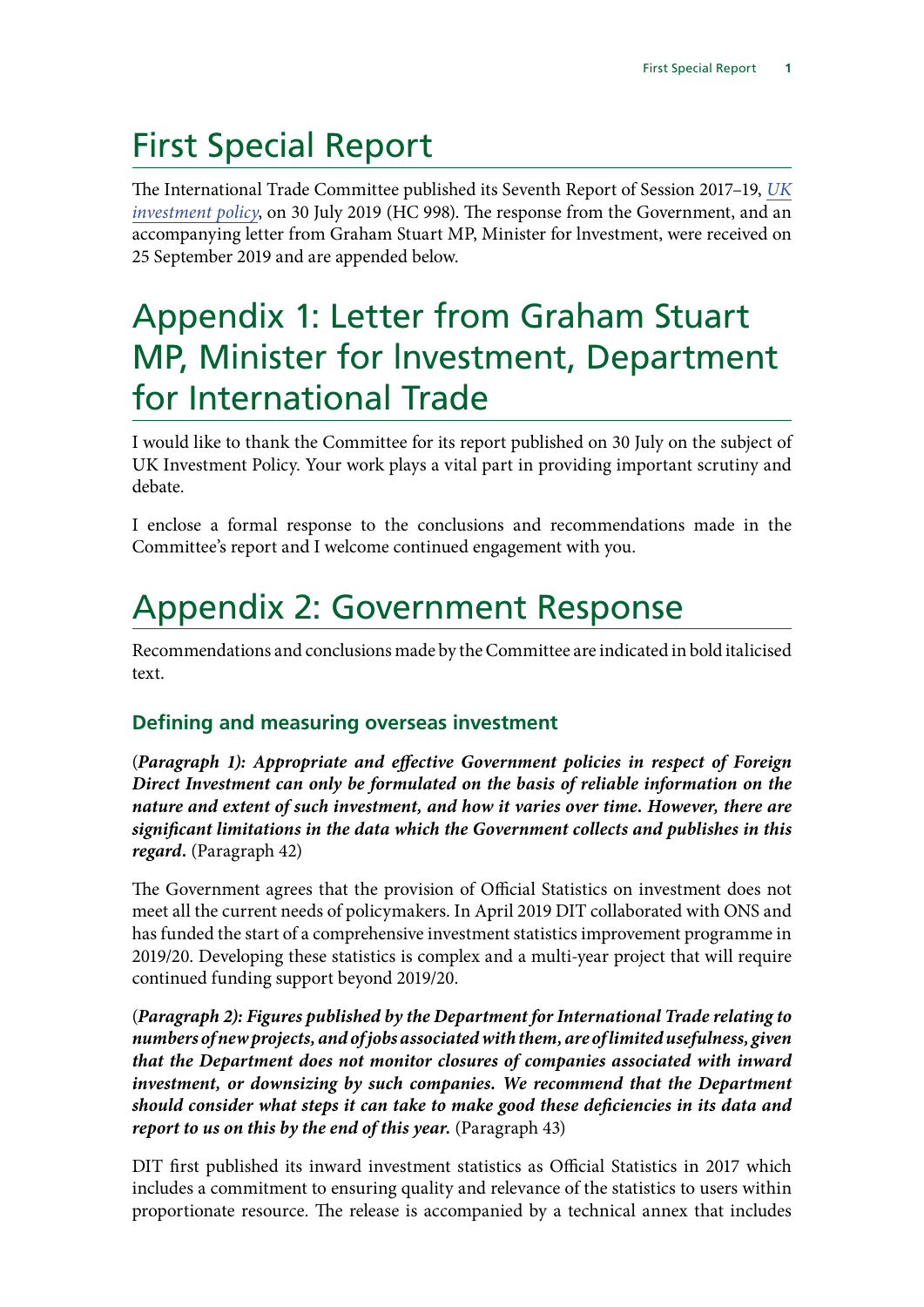a quality and methodology note. The statistics are based on the data and management information available. There is currently no readily available source of project divestments and DIT is considering the feasibility of this development and will report to the Committee by the end of the year.

*(Paragraph 3): The Department also relies in part on data from private-sector databases, which can be opaque and may be of limited reliability. Where the Department does draw on any private-sector datasets in constructing its own statistics, we recommend that, so far as possible, it should seek and publish information about the sources and methodology employed by the bodies concerned.* (Paragraph 44)

DIT publishes information about the sources of all the data used in the published DIT Inward Investment Official Statistics in the technical annex that accompanies the release. It is necessary to use a number of external sources to provide additional information about investment projects where DIT has not been directly involved ensuring we present a complete picture. In support of the recommendation, the Department will add further information to the publication about the methodology used by third-party data providers to make it easier to understand.

(*Paragraph 4): The Office for National Statistics publishes data on the capital value of*  inward Foreign Direct Investment—but it does not separate out greenfield investment *from mergers and acquisitions, or from investment through Special Purpose Entities. We note the Office's desire to generate better data in this regard, possibly by finding ways of reconciling its "top-down" figures (derived from the Balance of Payments) with the "bottom-up" data (relating to specific investment projects) that is gathered by the Department for International Trade. We recommend that the two departments report to us, by the end of this year, on what they are doing to develop such collaboration. We also recommend evaluation of the methodology employed by the US Bureau of Economic Analysis as a possible model for generating a reliable dataset on the capital value of the different categories of inward Foreign Direct Investment.* (Paragraph 45)

The Government supports the ONS investment statistics improvement programme which will be examining measurement of these areas. DIT is collaborating on this programme. We are aware that ONS is responding separately to the Committee on this recommendation and we will report back on progress with ONS by the end of the year.

*(Paragraph 5): The Government regularly cites statistics on Foreign Direct Investment from various sources; in doing so, it needs to be careful not to risk giving the impression of cherry-picking figures so as to convey the most favourable impression possible. In the presentation of investment data, care must be taken always to give the full picture, with clear distinctions made between: stocks and flows of investment, greenfield investment, and mergers and acquisitions; and year-on-year changes and multi-year trends. We recommend that the Department for International Trade should consider commissioning the Office for National Statistics, or some other appropriate body at arm's length from the Government, to publish on a regular basis a comparison and synthesis of the various statistical data-sources on UK Foreign Direct Investment, to give the fullest possible picture of trends and developments.* (Paragraph 46)

Statistics and statistical analysis published by both Government departments and ONS are produced at arm's length under the Code of Practice for Official Statistics and under the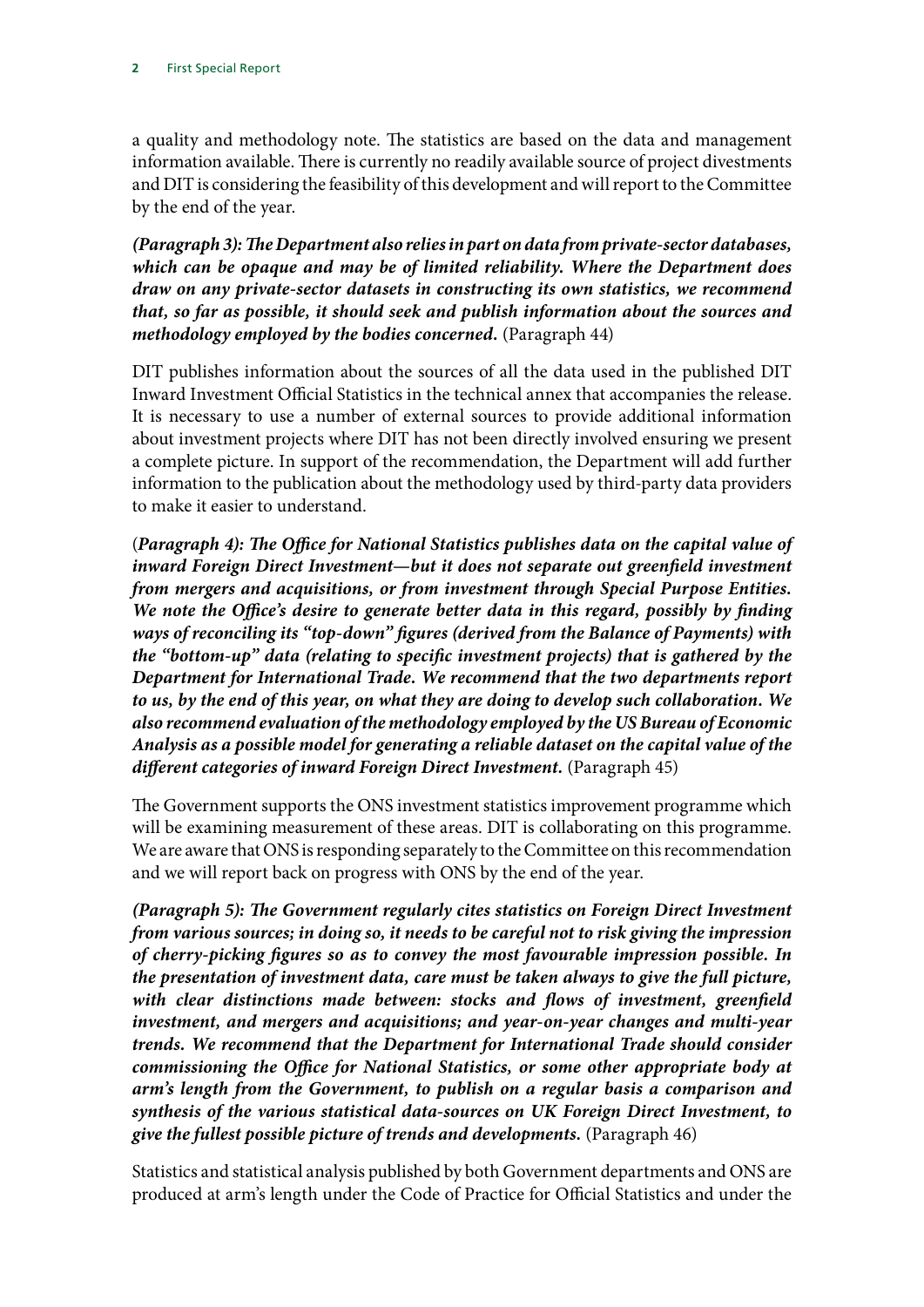direction of the Head of Profession for statistics. DIT's Core Statistics Book on trade and investment is published as Official Statistics. DIT will discuss with ONS and the Office for Statistics Regulation (OSR) the best way of helping users understand the complex landscape of investment statistics.

### **Investment liberalisation and investment protection**

*(Paragraph 6): While we appreciate that International Investment Agreements fall within the portfolio of the Trade Policy Minister, we were disappointed by the limited amount that the Investment Minister said to us on this topic. Although we did take evidence from the senior official responsible for International Investment Agreements, the Director General for Trade Policy, he too was only able to provide us with limited*  information. Regarding the Government's plans on post- Brexit UK International *Investment Agreements neither the Minister nor the Director General for Trade Policy was able to set out even basic lines of policy. The Minister argued that the duty of sincere cooperation, which the UK is currently under as an EU Member State, prevents the Government from formulating such a policy until after Brexit. However, we find it hard to discern any credible legal basis for this claim. Furthermore, we note that the Government is already taking steps to develop a post-Brexit trade policy, through its consultation on a number of prospective trade agreements; and that Trade Working Groups are conducting scoping talks with several prospective trade agreement partners. The Government needs to have a policy in place for the eventuality of a Brexit scenario*  in which there is no transition period—which could occur on 31 October 2019. We are *alarmed that no such policy seems yet to have been formulated.* (Paragraph 112)

The UK already has an investment policy regime, demonstrated by our stock of around 90 bilateral investment treaties (BITs), which provide a high standard of legal treatment for UK investors in the countries concerned, underpinned by access to investor-state dispute settlement (ISDS) through ad hoc arbitral tribunals. The UK is actively participating in discussions in multilateral fora which are considering reforms of ISDS linked to the International Convention on the Settlement of Investment Disputes (ICSID) and the United Nations Commission on International Trade Law (UNCITRAL). This is the starting point for our post-Brexit approach to investment treaty policy.

After Brexit, the UK will regain full control over its ability to negotiate international investment agreements, either as chapters within FTAs or standalone BITs. This includes the content of such agreements and the states with whom we negotiate. We will seek to achieve the correct balance between the interests of UK investors operating overseas and foreign investors in the UK, while also seeking to minimise risks to the UK Government. The Government will publish outline FTA negotiating objectives ahead of engaging in trade negotiations.

*(Paragraph 7): In formulating its policy on International Investment Agreements, the UK cannot just go back to the approach it used before 2009 (when negotiating such treaties became a formal EU competence), given how hugely controversial international investment policy has since become and how significantly the policy environment has, in consequence, changed. We recommend that the Government should clarify where it stands on investment protection standards and dispute resolution mechanisms for investors. It must carefully consider and fully evaluate specific alternatives to conventional Investor-*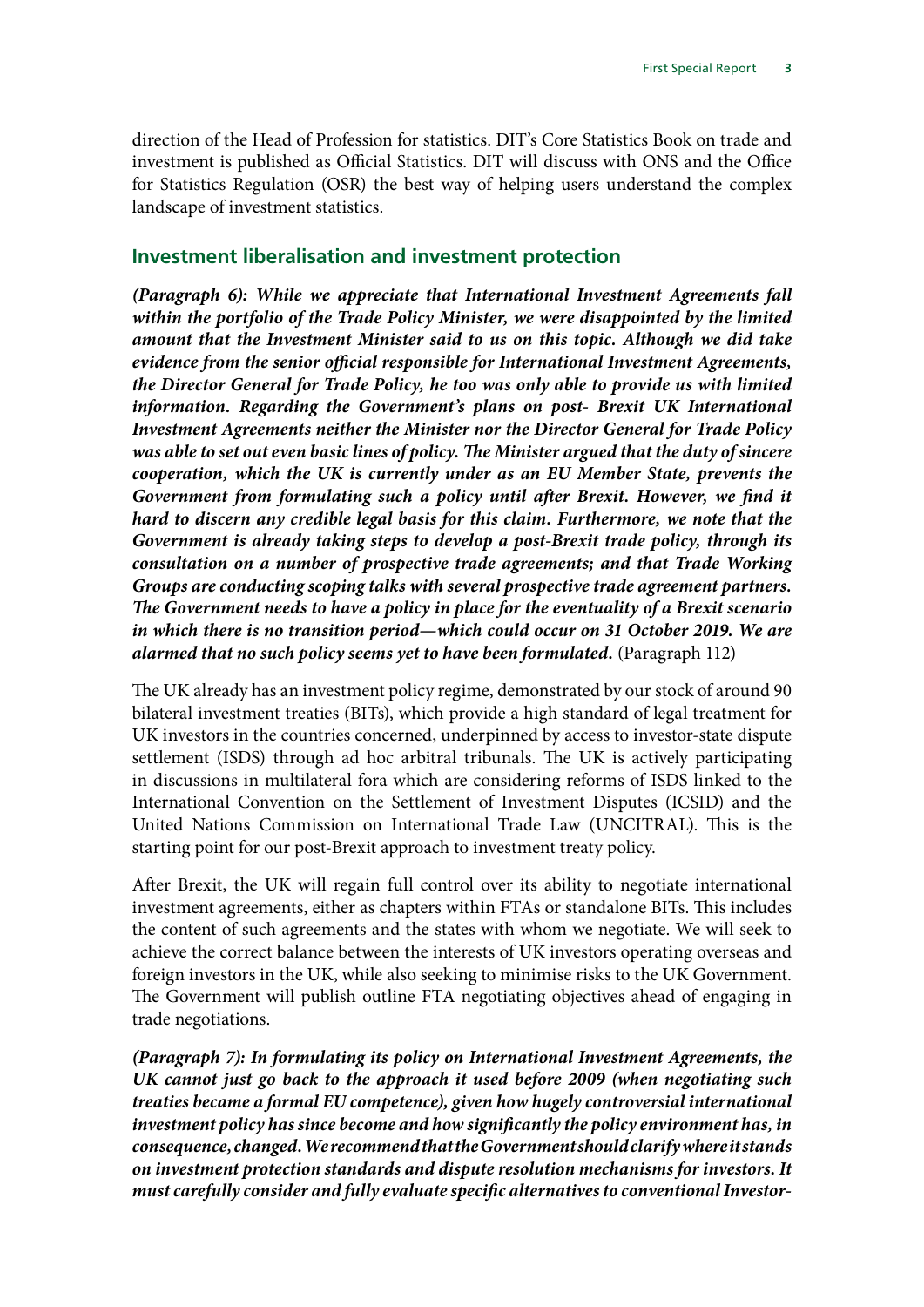*State Dispute Settlement provisions—including the EU's Investment Court System and its proposal for a Multilateral Investment Court. The Government should also consider the compatibility of investment liberalisation and investment protection provisions in International Investment Agreements with UK policies in the areas of development, climate and human rights.* (Paragraph 113)

When negotiating international investment agreements the Government will wish to ensure that such agreements protect UK investors overseas from discriminatory, arbitrary or unfair treatment, and/or expropriation without compensation and that UK investors have access to an independent means of legal redress where they have been subject to such treatment by a host government.

The Government supports the use of arbitration as a means of dispute settlement, which provides an impartial process in which both parties can have confidence. Arbitration is a widely used means of resolving disputes that arise between parties, including under international law and domestic law, such as contract law. Those acting as arbitrators are typically highly qualified legal practitioners and adhere to high ethical standards to ensure independence and impartiality during proceedings.

As the UK develops our new trade and investment policy, we shall be considering a wide range of options in the design of future bilateral trade and investment agreements, including recently proposed innovations such as the EU's Investment Court System (ICS) and proposals for the establishment of a Multilateral Investment Court (MIC). The Government will also ensure that provisions in international investment agreements are compatible with policy in other areas, including development, climate and human rights.

The ICS has been included in agreements the EU has concluded with Canada, Singapore and Vietnam. However, it is not yet operational, so we are unable to compare its effectiveness to ad hoc arbitration, which has been a means of dispute resolution that has worked well for UK investors over many years

UK investors have brought around 70 ISDS cases. The ICS mechanism also involves a financial commitment to a permanent standing court in each investment agreement in which it is included, whereas ad hoc arbitration has no fixed costs for the parties to the agreement. The UK will have to consider whether the ICS would be effective in a bilateral context and would represent value for money, especially as the UK has never been a defendant in an investment dispute before a tribunal.

Discussions on the proposed MIC are at an early stage as part of ongoing negotiations on the reform of ISDS at UNICTRAL. It is too early to predict what conclusions countries will reach on whether or not the idea of a MIC should be pursued. However, as with the ICS, it will be important for the UK to consider whether a permanent court will improve the efficiency of investment dispute resolution and/or value for money for countries, including the UK. As negotiations progress, it will also be important that the interests of all stakeholders, whether in the business, legal or from civil society are fully considered.

*(Paragraph 8): Another area the Government must consider is that of potentially including provisions in International Investment Agreements to counterbalance investor rights, such as enshrining investor obligations, allowing for state counterclaims or "carve-outs" from investment protection. If the Government chooses not to adopt any such provisions, it must explain the reasoning behind that decision.* (Paragraph 114)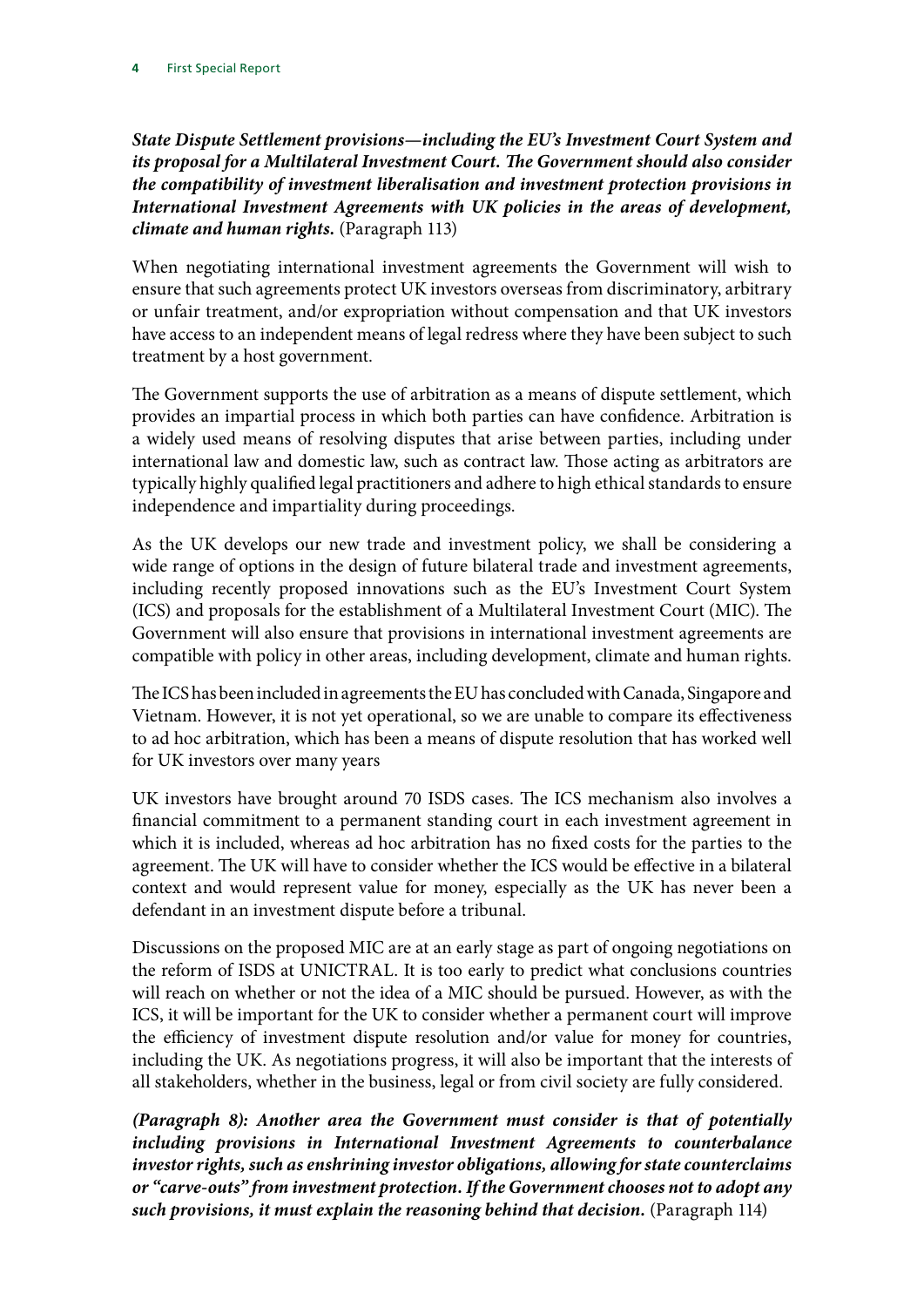Investment protection provisions have the objective of providing legal certainty for investors regarding the treatment that their investments will receive. These provisions can, for example, protect an investor from having assets seized without due process or compensation.

As the Committee will be aware, Investment Treaties only place obligations on the governments which are party to the treaty. However, investors are bound by national laws in the territories where they operate, and the Government expects UK investors to observe local laws, including to pay due taxes, and to comply with environmental, labour and human rights legal obligations.

The Government also expects UK investors to behave responsibly in local communities by observing the standards set out in international instruments such as the UN Guiding Principles on Business and Human Rights and the OECD Guidelines for Multinational Enterprises.

When negotiating new investment agreements, the UK Government has been clear that we and our treaty partners will retain the right to regulate and to determine policy.

*(Paragraph 9): As well as failing to develop a policy in respect of International*  Investment Agreements, the Government has little to say in respect of its policy at *the multilateral and plurilateral levels in relation to investment liberalisation and investment protection. We recommend that the Government set out, in its response to this Report, what approaches it plans to take at these levels.* (Paragraph 115)

The UK is an active participant in multilateral and plurilateral discussions on investment policy that are on-going in international fora, including the World Trade Organisation, the United Nations and the World Bank. Where these discussions cover areas of EU competence (shared or exclusive) the European Commission normally has a negotiating mandate, as agreed by EU Member States. The UK is a member of these bodies in its own right. After Brexit, we will continue to participate in these discussions with an independent voice, and will seek to influence them in line with broader UK investment policy interests and priorities.

The Trade-Related Investment Measures (TRIMs) and the General Agreement on Trade in Services (GATS) agreements are the bedrock of the world's investment liberalisation regime. The UK is a strong advocate for free trade and the rules-based system. As such, this Government is committed to continue to advocate for market liberalisation around the world once we take our independent chair at the WTO.

Countries including the UK are engaged in discussions aimed at modernising the international framework for the resolution of investment disputes at the United Nations Commission on International Trade Law (UNCITRAL) and the World Bank's International Centre for Settlement of Investment Disputes (ICSID). The UK has been clear in these negotiations that it wishes to ensure that any proposals which emerge from these discussions improve the efficiency, cost effectiveness and transparency of dispute resolution, while maintaining its independence.

A further set of multilateral negotiations in which the UK is engaging is on possible reforms to the investment protection provisions in the Energy Charter Treaty (ECT).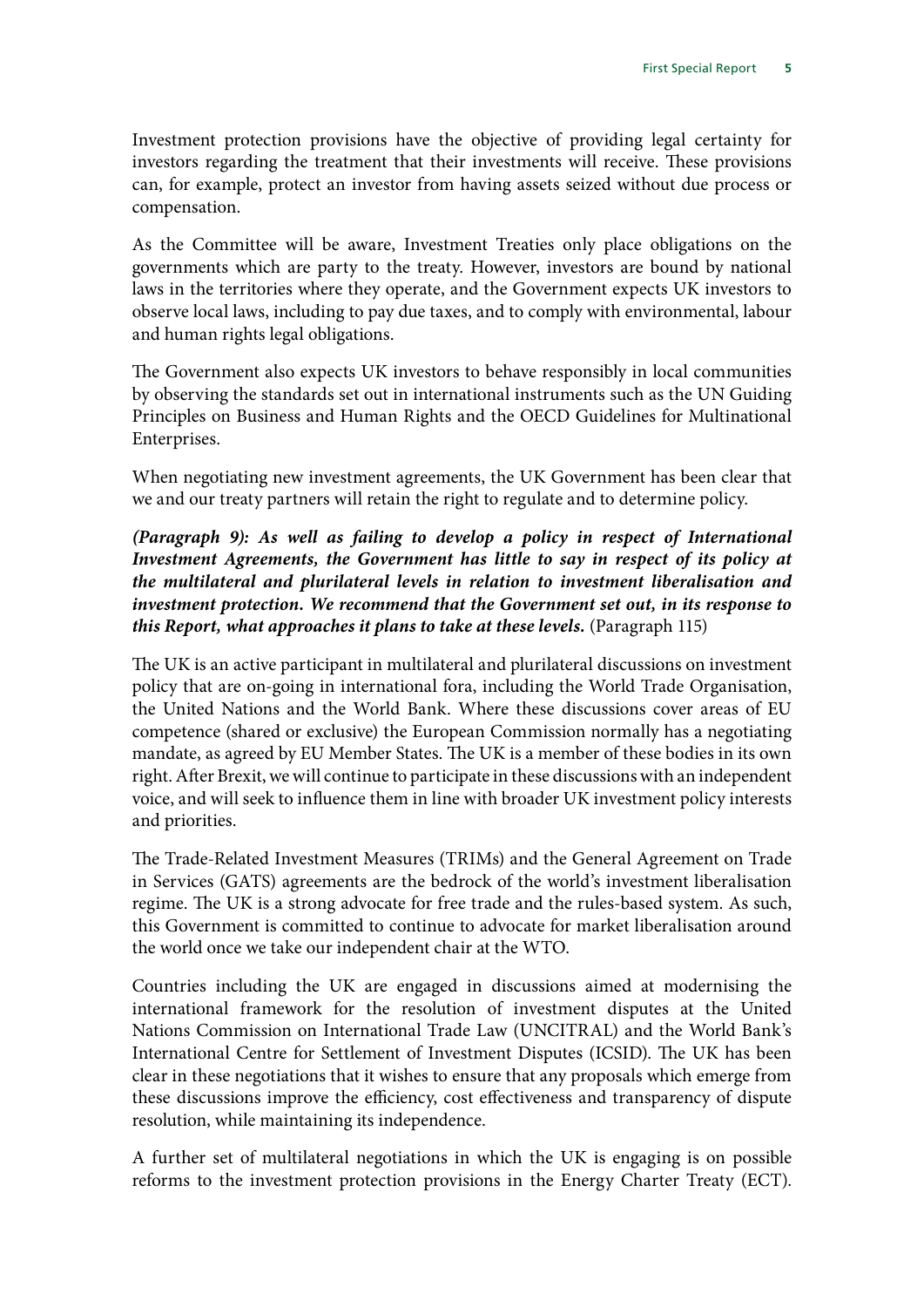The UK supports the renegotiation of these provisions to seek consistency with the most modern and innovative investment treaty practice and to clarify and better define the standards of protection for investors and investments.

## **Investment promotion and investment facilitation**

*(Paragraph 10): In conducting our inquiry, it has been very difficult to form a coherent overall picture of all the facets of the Government's approach to investment promotion and investment facilitation. There is no single summary and we have had to piece together information from various sources. We recommend that the Department for International Trade should publish an overarching strategy (in a similar format to that of the 2018 Export Strategy), summarising the different aspects of its work in this area and explaining clearly how they fit together in a coherent and unified way. This should include outlining how the Government's approach in respect of unilateral measures to promote and facilitate investment relates to its policy regarding investment provisions*  within the framework of international agreements. The Government also needs to set *out clearly how exactly its investment strategy links to the cross-departmental Industrial Strategy and how in this regard the Department for International Trade relates to the Department for Business, Energy & Industrial Strategy and other relevant departments.* (Paragraph 186)

The Government's approach to investment promotion and facilitation has a clear aim: to maximise wealth creation for the whole of the UK. Our priorities are documented in our Single Departmental Plan, and progress against them summarised in our annual report.

Over the past 18 months, the Department for International Trade has been implementing a new FDI promotion strategy which will strengthen our ability to deliver against this aim. It has a three part approach: making use of data in new ways to measure the economic impact of projects; identifying opportunities across the UK with the greatest potential for international investment through the High Potential Opportunities programme; and targeting Government support where it will make the biggest difference for the economy.

We developed this approach in partnership with colleagues across Whitehall, local government and business. Investment policy has been documented in both Industrial Strategy (IS) Green and White papers, and we have continued to collaborate across government on initiatives linked to the IS for example on Local ISs and Sector Deals.

We have carefully considered the need for transparency and openness about our investment strategy whilst maintaining our competitive advantage relative to other investment promotion agencies. We have noted that direct relationship management and support for organisations is more effective than strategy and guidance documentation in influencing investors. Our view is that Investment Promotion Agencies don't generally publish detailed investment strategies because of the likelihood of a competitive response such as the generation of counter-narratives. We therefore do not accept the Committee's recommendation to publish an overarching investment strategy, but we will continue to engage with the Committee, BEIS, other Government Departments, Devolved Administrations and local partners across England to ensure a unified approach to maintaining the UK's position as Europe's leading destination for investment.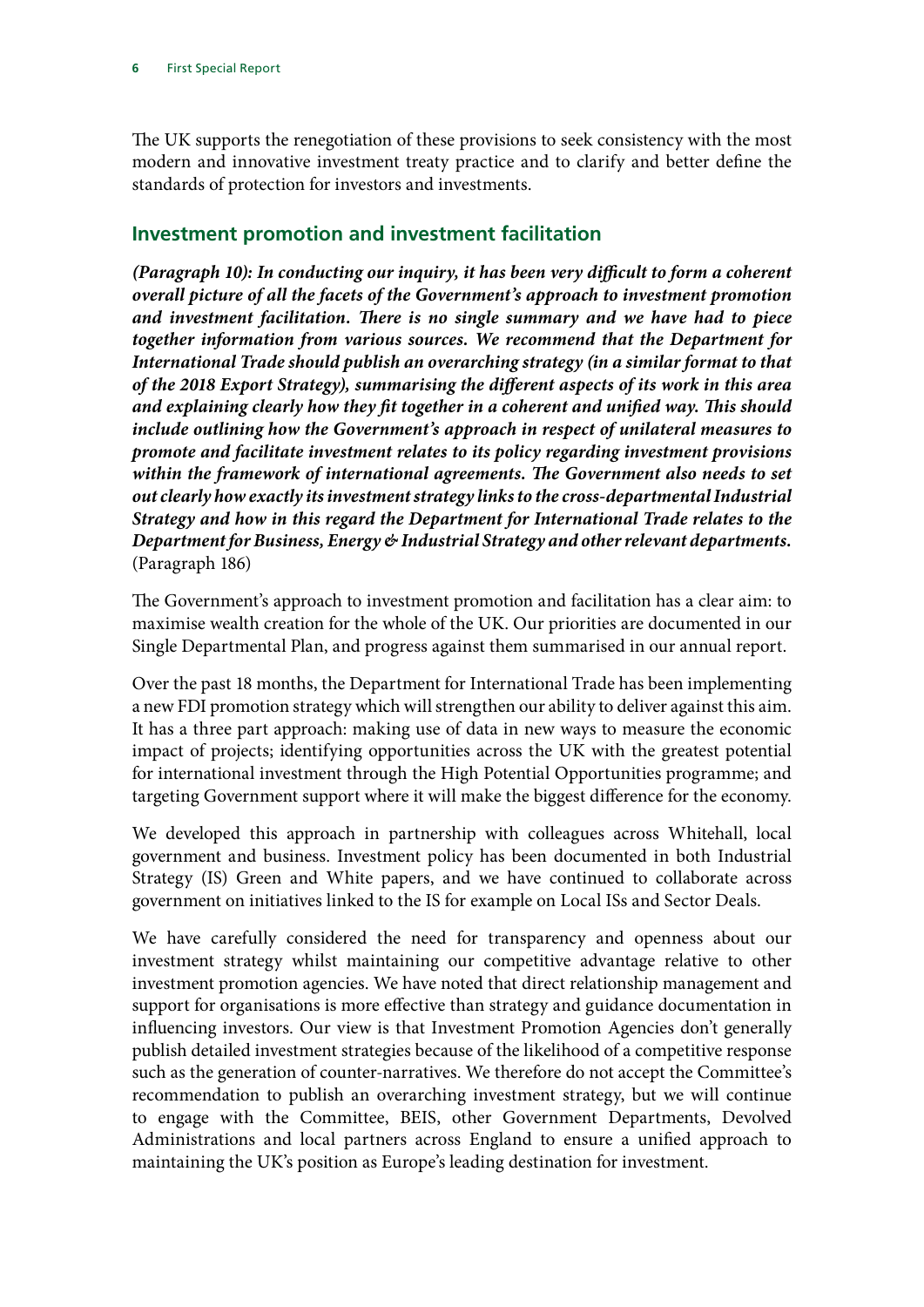*(Paragraph 11): We recommend that, as part of its suite of services to inward investors, the Government must develop a one-stop shop for business registration and a "single electronic window". Such services are desirable because they enhance transparency about the requirements that foreign investors must meet, as well as streamlining bureaucracy, so that it forms less of a barrier to investors.* (Paragraph 187)

It is our ambition to develop a universal 'digital first' offer for business that helps them to successfully navigate the UK business and trading environments, identify investment opportunities and maximise their potential. This offer will be multi-channel, data-driven, and highly personalised, and will enable DIT to provide high quality support to businesses at scale by proactively serving content, data, and digital services to users at the right time in their journey, only connecting businesses with DIT's bespoke offline support when appropriate. It will also provide a compelling destination for DIT marketing activity, which will leverage the platform to support campaign activity.

This universal 'self-serve' offer will increase DIT's reach, delivering support to users at a significantly lower cost per transaction. It will also reduce the effort DIT staff and partners spend on providing generic advice and guidance for trade and investment and so allow them to deliver tailored and targeted bespoke support only to the most valuable businesses.

This tiered offer will help to mitigate the risk of EU Exit negatively impacting trade and investment, and enhance the UK's position as a major investment destination by helping businesses in the UK and overseas to navigate the UK business environment and highlighting to them opportunities that could help them to grow.

*(Paragraph 12): We welcome the liaison that already goes on between the Department for International Trade and partner organisations at the devolved and local levels in respect of investment promotion and investment facilitation, but there needs to be more joined-up governance in this respect. Adequate attention must be paid to involving partner agencies at all levels in both outbound and inbound trade missions, so as to maximise their impact. The Government should show, as part of its investment strategy, that it is working closely with the university sector in attracting inward investment, given the crucial role of higher education institutions play in the investment "ecosystems" of their local areas.* (Paragraph 188)

The government is committed to collaborating with partner organisations such as Local Enterprise Partnerships, Local Authorities and Universities to deliver our investment goals. DIT recognises the importance of academia and higher education in the R&D ecosystem and UK innovation offer, which leverages a great deal of international investment. Through working with universities and in alignment with the Industrial Strategy, DIT is committed to supporting HMG's target of increasing R&D expenditure to 2.4% of GDP.

*(Paragraph 13): We recommend that the Government spell out more clearly the role being played by HM Trade Commissioners, the Prime Minister's Trade Envoys and UK Business Ambassadors in relation to investment and show how exactly their work is making a difference.* (Paragraph 189)

Last year we appointed 9 Her Majesty's Trade Commissioners (HMTCs) across 9 global regions; Europe, Eastern Europe and Central Asia Network (EECAN), Middle East, Africa, South Asia, Asia-Pacific, Latin America and Caribbean (LATAC), North America. Before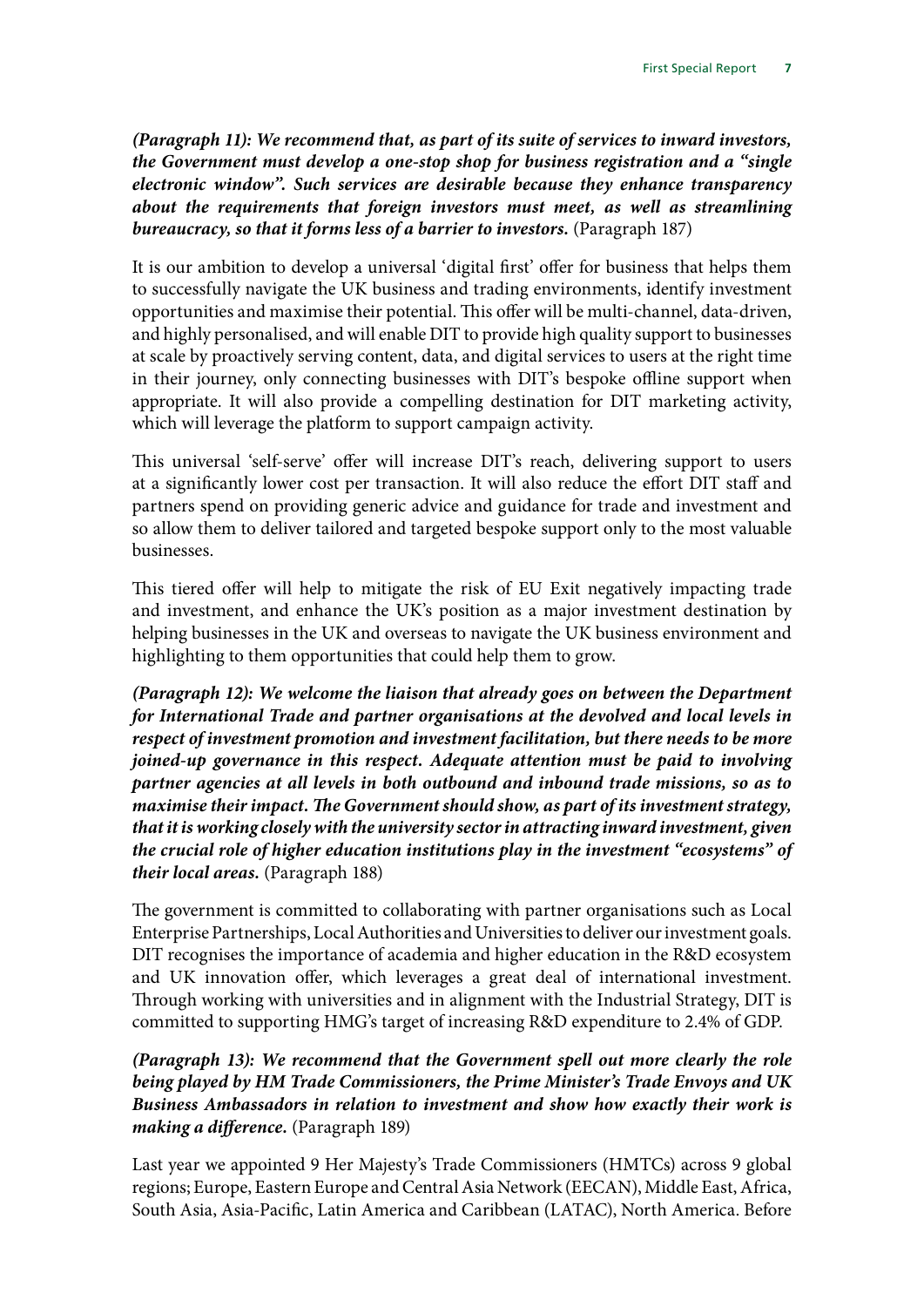this, DIT and UKTI coordinated through a leadership network in over 80 markets, which constrained our ability to set regional strategic objectives and manage delivery across the world. HMTCs cooperate closely with HM Ambassadors and High Commissioners, the wider diplomatic network, and other HM government colleagues based in countries in their region, in a joined-up and coordinated government effort overseas to promote UK trade and prosperity. They set long-term strategic direction through regional trade plans, build relationships with investors and secure investment from their regions. They are also responsible for delivering departmental objectives across Exports, Market Access and Trade Policy—including their interdependencies with investment.

Trade envoys are a network of PM appointed parliamentarians, drawn from across the political spectrum. The trade envoys engage with one or more emerging markets where substantial trade and investment opportunities have been identified by UK government. They support the drive for economic growth by building on the UK's existing relations with these markets and maximising bilateral trade, thereby generating real and long-term benefits for the UK. The Trade Envoy programme began in 2012 and continues to go from strength to strength. There are 25 trade envoys covering 53 markets.

The Prime Minister's Business Ambassadors network closed on 3 January 2019. The Business Ambassadors were business leaders who worked with the government to promote the UK's excellence internationally, including highlighting trade and investment opportunities for UK businesses, and working to help secure inward investment to the UK. Going forward, five new Business Councils will advise on how to create the best business conditions in the UK after our exit from the European Union (EU).The role of each Business Council will be to provide the Prime Minister and his ministerial team with regular, high-level advice and policy recommendations on critical issues for their sectors, enabling companies to invest, grow and succeed in the UK.

*(Paragraph 14): The Government must acknowledge fully the importance of the work*  done by staff on the ground in overseas posts in relation to promoting both inward *and outward investment. There is clear evidence that cuts in overseas representation have had a negative impact and we recommend that the Government should ensure sufficient resources are dedicated to this area. The UK faces significant competition from some other European nations in promoting UK investment abroad and must not fall behind. The Government must study how competitor nations work in this regard with a view to learning from their approach. The Government should also review the skill-set of staff in overseas postings, to ensure that they are able to work in concert with business to recognise and tackle adequately barriers and sources of friction in relation to market entry. The Government should in addition consider whether regular rotation of staff around overseas posts might not be the most effective approach and whether more prolonged postings would be more appropriate, in so far as this could facilitate the accumulation of in-depth local knowledge.* (Paragraph 190)

The Government recognises that our overseas teams make a hugely important contribution to UK and global prosperity through their work to promote and finance international trade and investment and champion free trade.

The Department for International Trade is committed to ensuring we have the right people and capabilities in place overseas to maintain the UK's position as a leading destination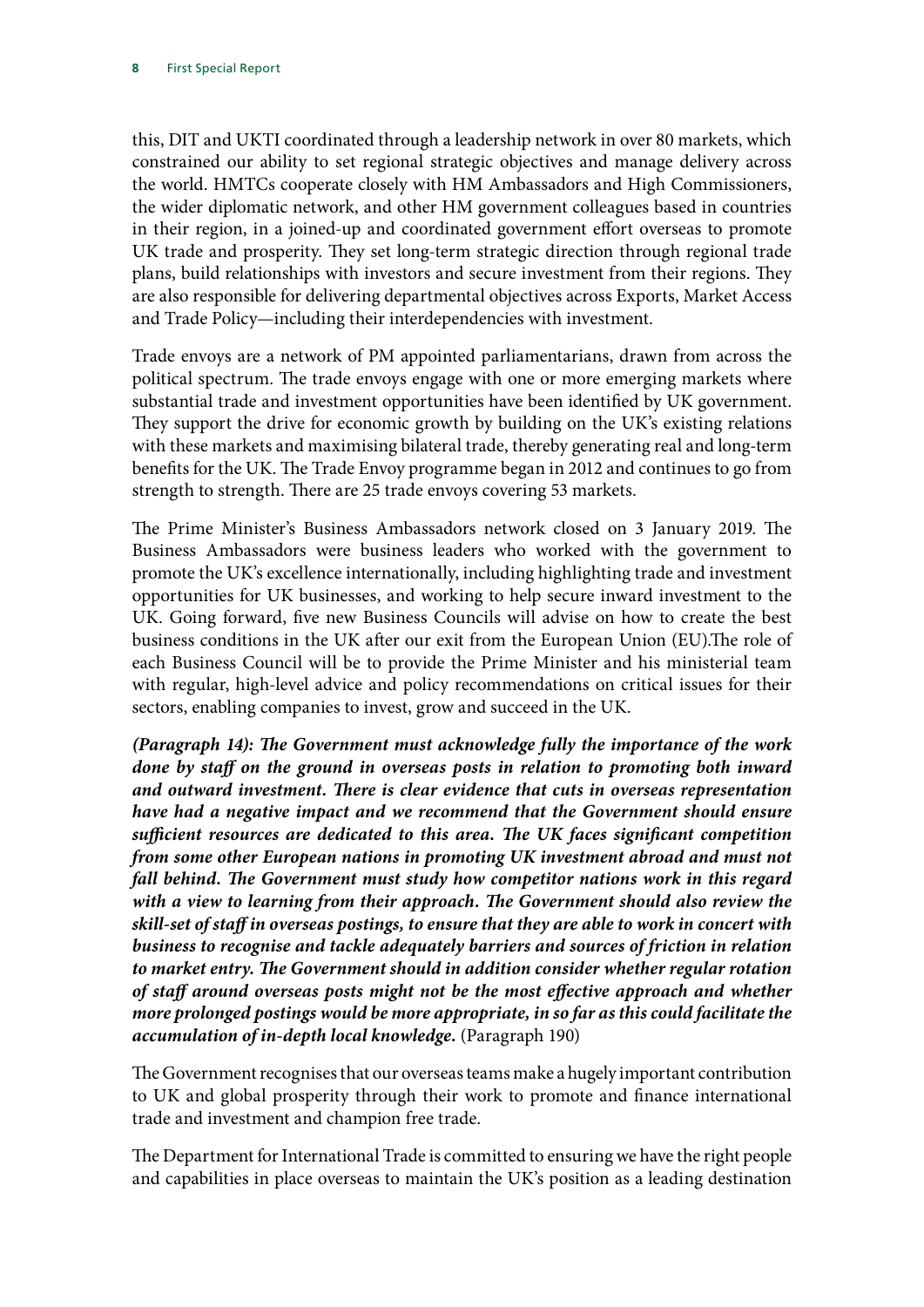for inward investment. The importance of this is recognised across Government and we were able to secure additional funding in the Autumn Statement 2018 to expand DIT's network in Europe.

The UK's position as the leading destination for investment in Europe has been maintained—whether assessed in terms of the volume of investments made (projects) or the value of capital invested (stock), despite resource fluctuations.

However, the Government is not complacent—we recognise the need to learn from our competitors. To this end, we regularly review best practice and identify opportunities to improve; an example is part of our work to establish a "one-stop-shop" digital platform that acts as gateway for investors that are interested in the UK. We also recognise the need continually to strengthen the knowledge and skills of our network and have several initiatives underway to address this, including:

- the International Trade Profession & FDI Academy dedicated learning and development courses to upskill our network, including overseas investment officials;
- Developing Sector Knowledge (DSK) Programme an immersive learning and development programme that brings officials from overseas markets to the UK to learn about the UK offer in different sectors;
- Sector Directors appointment of new Sector Directors to help drive expertise and sectoral leadership through our network;

*(Paragraph 15): Outward investment, as well as inward investment, can bring many economic and other benefits to the UK. We recommend that the promotion and facilitation of outward investment should continue to form a key part of Government's investment strategy. This should include emphasis on pursuing other goals, such as those related to sustainable development, human rights, and climate, through outward investment.* (Paragraph 191)

The Government's Export Strategy announced a range of measures to support businesses to invest overseas and expand into new markets. We continue to support Outward Direct Investment (ODI) that has a substantial positive impact on the UK economy, which can include; wealth generation, productivity and competitiveness increases, higher export potential, improvement in bilateral relationships and employment growth back in the UK.

*(Paragraph 16): We are not convinced of the adequacy of the performance metric currently employed by the Department for International Trade regarding involvement in inward investment successes, measured in project numbers. We recommend that the Government should do more to demonstrate that its efforts are directly responsible for those investment successes for which it seeks to claim credit. We heard about the work that the Department is undertaking on gauging the impact of Foreign Direct Investment in terms of Gross Value Added, as an aid to targeting its efforts. This is potentially welcome, provided that the measure of Gross Value Added that is used is sufficiently robust. The Government should also go further than developing this measure. Data are needed on the impact of the different types of Foreign Direct Investment; and the Government should, in concert with partner organisations, develop devolved-nation and regional targets for investment, as well as net targets for the capital value of investment flows and*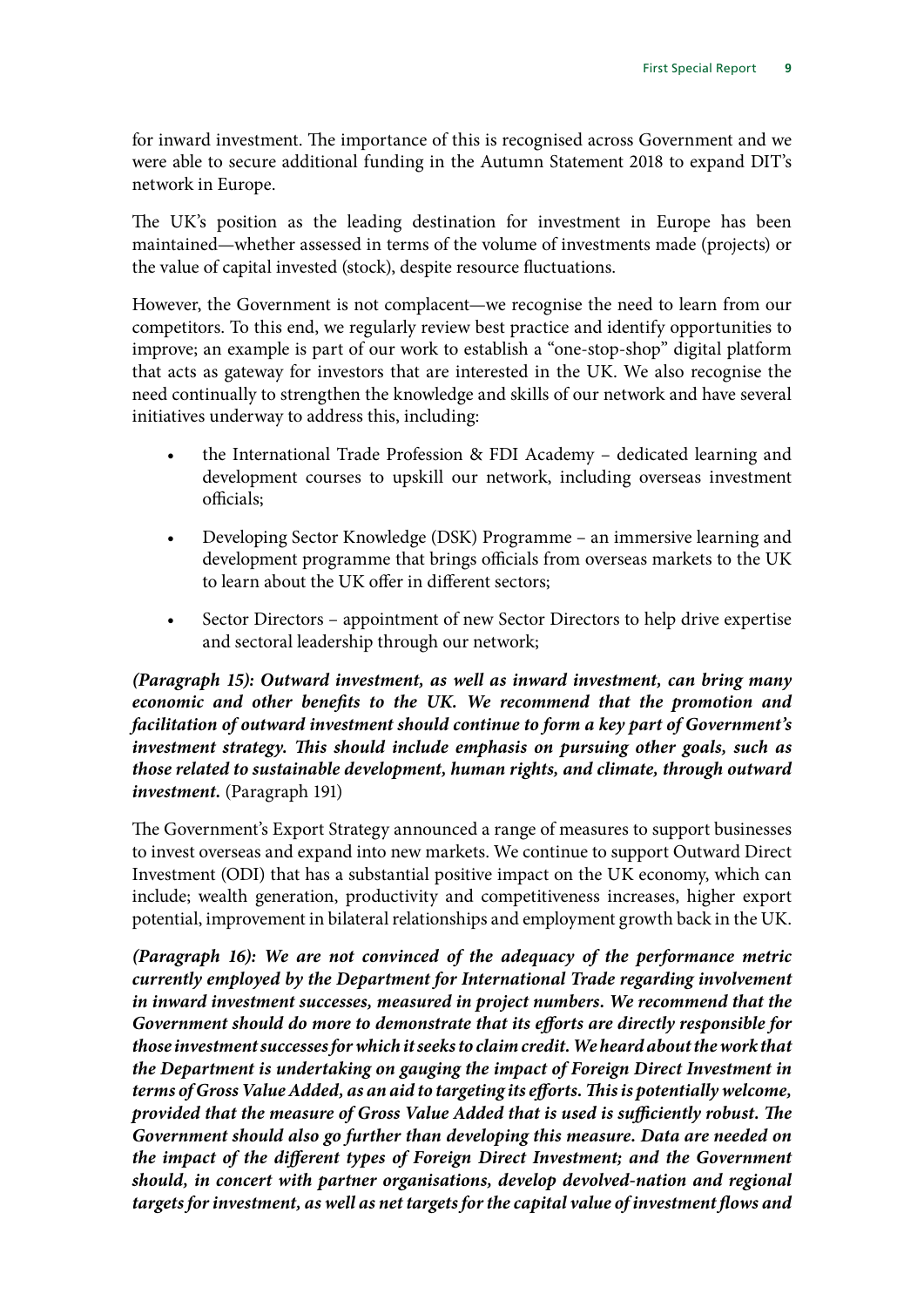*numbers of associated jobs. We recommend examining the targets used in the Republic of Ireland as a possible model. In terms of targeting its efforts, the Government should also be much more strategic about promoting inward investment, with greater emphasis in its investment strategy on attracting investment in high value- added sectors. In particular, the UK must actively seek to maintain its pre-eminent position as a location for European and global headquarters of international businesses.* (Paragraph 192)

The Government is improving its understanding of the impact DIT has on investment projects landing into the UK by developing a new monitoring and evaluation framework. This work will allow DIT to understand better the influence its investment promotion activities have on investment into the UK and help us to prioritise service delivery which delivers the greatest benefit to the UK economy.

Furthermore, going beyond the standard global practice of measuring FDI Project quantities and jobs created that result from investment, DIT continues to develop additional measures (including Gross Value Added, GVA) to understand better the impact of foreign investment on the UK economy. These have been incorporated into operational plans in the department and over time will support more strategic management conversations on where effort should be prioritised.

The Government is committed to ensuring FDI boosts prosperity across the whole of the UK—and is aware of the practices of competitor Investment Promotion Agencies such as in the Republic of Ireland in setting regional targets. The UK Government approach is to work to support the needs of the investor, positively promoting investment based on what the communities across the whole of the UK have to offer. For example, the Northern Powerhouse and Midlands Engine have helped build a stronger regional narrative, increasing the proportion of projects that land outside of London and the South over recent years. We continue to identify and target promotion against strategic opportunities that are suffering from structural under-investment because of a lack of market information through our High Potential Opportunities programme.

*(Paragraph 17): We welcome the Government's support for an Investment Facilitation Agreement through the World Trade Organization (along the lines of the existing Trade Facilitation Agreement)—but this must be supportive of sustainable development, human rights and climate goals. We recommend that the Government consider the potential inclusion of investment facilitation provisions in bilateral International Investment Agreements (as in the model developed by Brazil) and report back to us on this.* (Paragraph 193)

The Government is considering a wide range of options in the design of future bilateral trade and investment agreements and in doing so will look at international model agreements for best practice. Any agreements concluded by the UK Government should support the interests of UK investors in the states concerned, including to facilitate the establishment of and reduce barriers to, investments in the first place and to ensure that they benefit from a high standard of legal protection during the period of their investment.